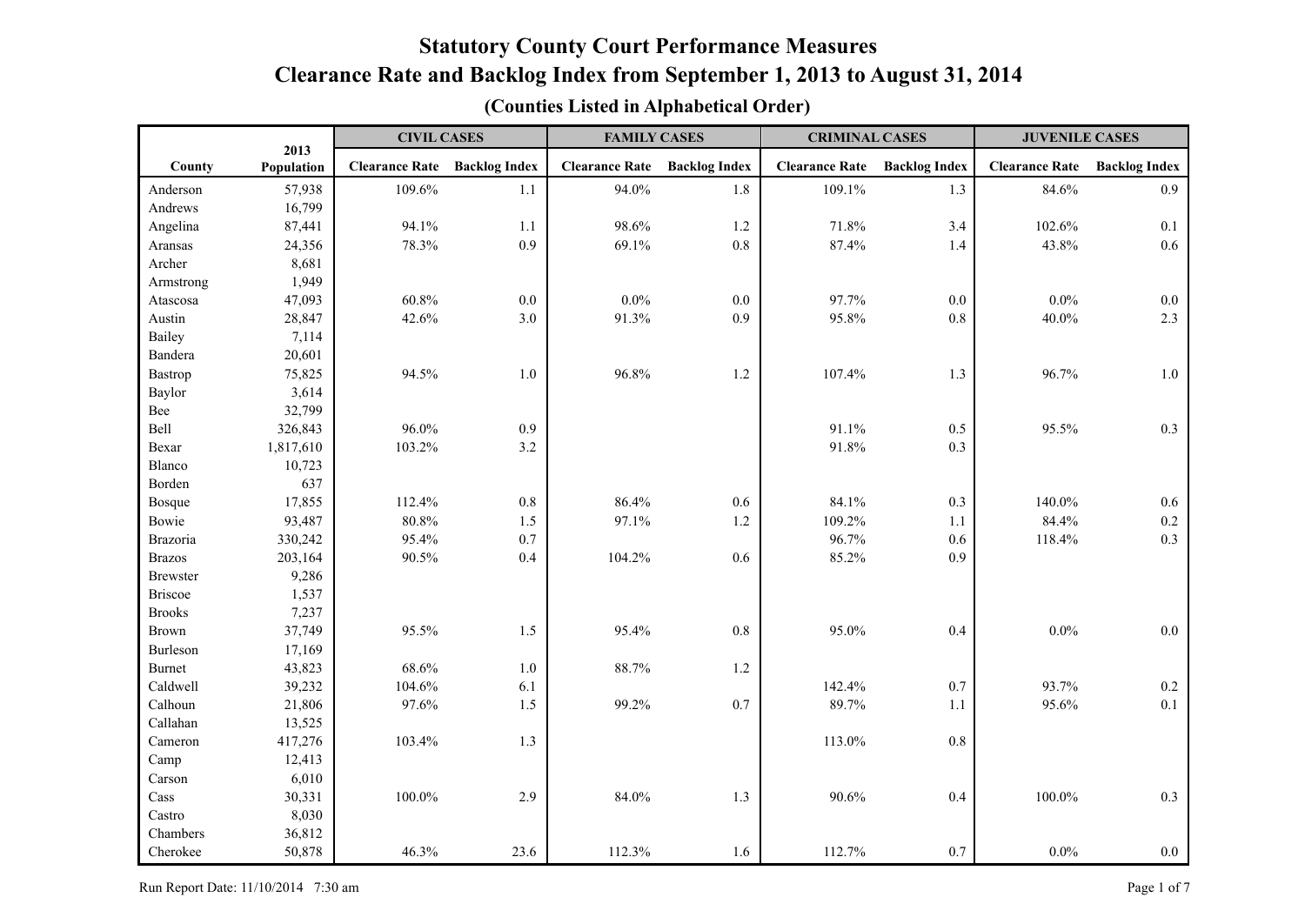|               |                    | <b>CIVIL CASES</b>    |                      | <b>FAMILY CASES</b>   |                      | <b>CRIMINAL CASES</b> |                      | <b>JUVENILE CASES</b> |                      |
|---------------|--------------------|-----------------------|----------------------|-----------------------|----------------------|-----------------------|----------------------|-----------------------|----------------------|
| County        | 2013<br>Population | <b>Clearance Rate</b> | <b>Backlog Index</b> | <b>Clearance Rate</b> | <b>Backlog Index</b> | <b>Clearance Rate</b> | <b>Backlog Index</b> | <b>Clearance Rate</b> | <b>Backlog Index</b> |
| Childress     | 7,095              |                       |                      |                       |                      |                       |                      |                       |                      |
| Clay          | 10,473             |                       |                      |                       |                      |                       |                      |                       |                      |
| Cochran       | 3,016              |                       |                      |                       |                      |                       |                      |                       |                      |
| Coke          | 3,210              |                       |                      |                       |                      |                       |                      |                       |                      |
| Coleman       | 8,543              |                       |                      |                       |                      |                       |                      |                       |                      |
| Collin        | 854,778            | 107.6%                | 0.3                  |                       |                      | 97.0%                 | 0.7                  |                       |                      |
| Collingsworth | 3,099              |                       |                      |                       |                      |                       |                      |                       |                      |
| Colorado      | 20,752             |                       |                      |                       |                      |                       |                      |                       |                      |
| Comal         | 118,480            | 113.9%                | 1.0                  |                       |                      | 93.2%                 | 1.6                  |                       |                      |
| Comanche      | 13,623             |                       |                      |                       |                      |                       |                      |                       |                      |
| Concho        | 4,043              |                       |                      |                       |                      |                       |                      |                       |                      |
| Cooke         | 38,467             | 105.3%                | $0.5\,$              |                       |                      | 109.2%                | 0.3                  | 78.9%                 | 0.2                  |
| Coryell       | 76,192             | 113.1%                | $1.4\,$              | 92.0%                 | 1.1                  | 119.5%                | $1.1\,$              | 110.0%                | $0.8\,$              |
| Cottle        | 1,452              |                       |                      |                       |                      |                       |                      |                       |                      |
| Crane         | 4,773              |                       |                      |                       |                      |                       |                      |                       |                      |
| Crockett      | 3,807              |                       |                      |                       |                      |                       |                      |                       |                      |
| Crosby        | 5,991              |                       |                      |                       |                      |                       |                      |                       |                      |
| Culberson     | 2,277              |                       |                      |                       |                      |                       |                      |                       |                      |
| Dallam        | 7,057              |                       |                      |                       |                      |                       |                      |                       |                      |
| Dallas        | 2,480,331          | 104.5%                | 0.7                  |                       |                      | 109.7%                | 0.5                  | $0.0\%$               | 0.0                  |
| Dawson        | 13,810             |                       |                      |                       |                      |                       |                      |                       |                      |
| De Witt       | 20,503             |                       |                      |                       |                      |                       |                      |                       |                      |
| Deaf Smith    | 19,177             |                       |                      |                       |                      |                       |                      |                       |                      |
| Delta         | 5,238              |                       |                      |                       |                      |                       |                      |                       |                      |
| Denton        | 728,799            | 104.0%                | 0.9                  |                       |                      | 102.3%                | 1.1                  | 115.8%                | 0.5                  |
| Dickens       | 2,291              |                       |                      |                       |                      |                       |                      |                       |                      |
| Dimmit        | 10,897             |                       |                      |                       |                      |                       |                      |                       |                      |
| Donley        | 3,522              |                       |                      |                       |                      |                       |                      |                       |                      |
| Duval         | 11,640             |                       |                      |                       |                      |                       |                      |                       |                      |
| Eastland      | 18,245             |                       |                      |                       |                      |                       |                      |                       |                      |
| Ector         | 149,378            | 90.4%                 | 2.3                  | 55.3%                 | 3.9                  | 104.3%                | 0.3                  | 97.4%                 | 0.1                  |
| Edwards       | 1,884              |                       |                      |                       |                      |                       |                      |                       |                      |
| El Paso       | 827,718            | 94.5%                 | 6.3                  |                       |                      | 97.3%                 | $2.2\,$              |                       |                      |
| Ellis         | 155,976            | 72.1%                 | 1.7                  | $0.0\%$               | $0.0\,$              | 81.6%                 | 0.4                  | 92.8%                 | 0.1                  |
| Erath         | 39,658             | 79.2%                 | 1.4                  | $0.0\%$               | 3.0                  | $100.8\%$             | 0.4                  | 76.9%                 | 0.9                  |
| Falls         | 17,493             |                       |                      |                       |                      |                       |                      |                       |                      |
| Fannin        | 33,659             | 101.1%                | $0.8\,$              | 95.3%                 | $0.7\,$              | 121.2%                | 0.3                  |                       |                      |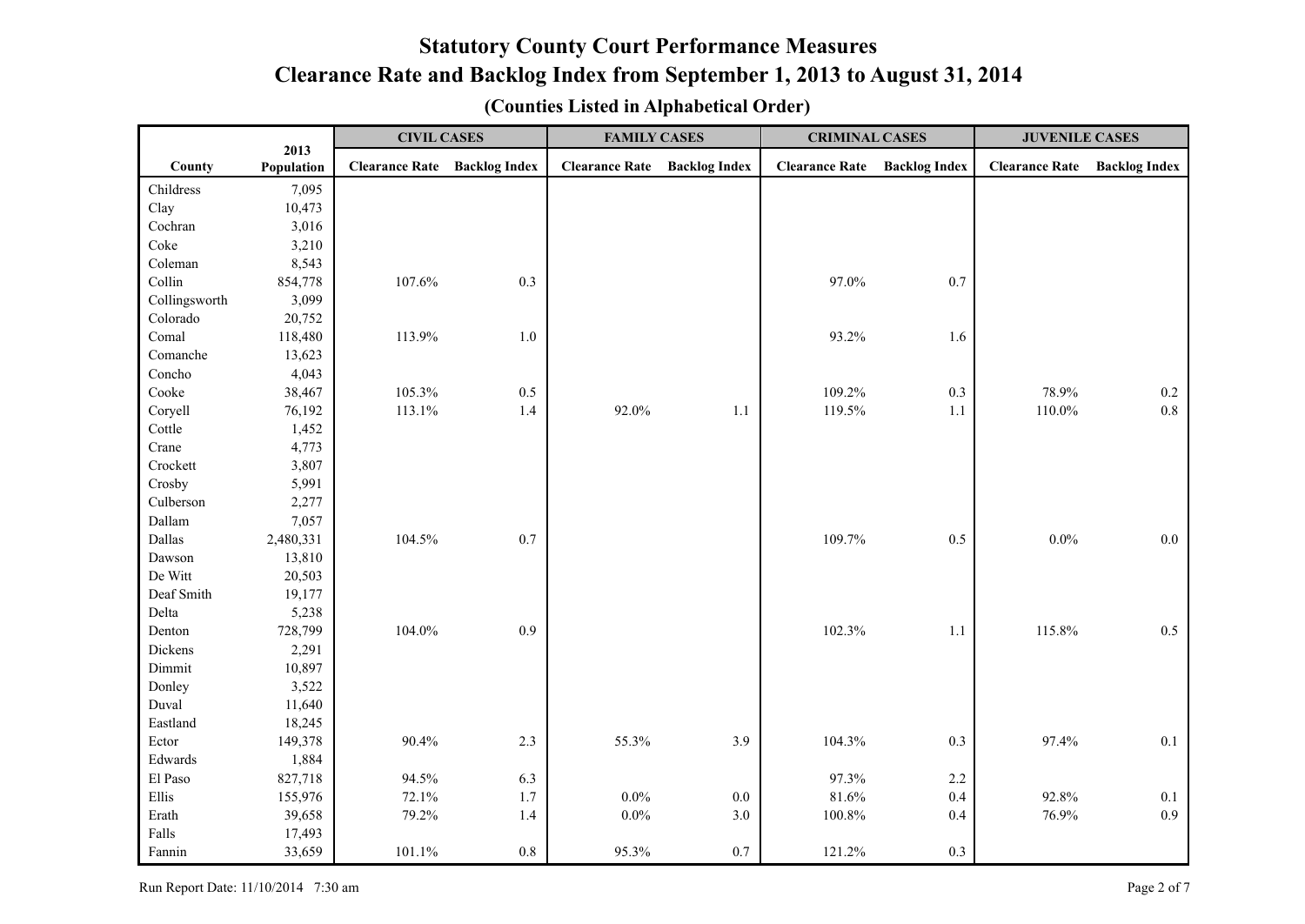|           | 2013       | <b>CIVIL CASES</b>    |                      | <b>FAMILY CASES</b>   |                      | <b>CRIMINAL CASES</b> |                      | <b>JUVENILE CASES</b> |                      |
|-----------|------------|-----------------------|----------------------|-----------------------|----------------------|-----------------------|----------------------|-----------------------|----------------------|
| County    | Population | <b>Clearance Rate</b> | <b>Backlog Index</b> | <b>Clearance Rate</b> | <b>Backlog Index</b> | <b>Clearance Rate</b> | <b>Backlog Index</b> | <b>Clearance Rate</b> | <b>Backlog Index</b> |
| Fayette   | 24,821     |                       |                      |                       |                      |                       |                      |                       |                      |
| Fisher    | 3,856      | 0.0%                  | 0.0                  | 14.3%                 | 0.0                  | $0.0\%$               | 0.0                  | $0.0\%$               | 0.0                  |
| Floyd     | 6,230      |                       |                      |                       |                      |                       |                      |                       |                      |
| Foard     | 1,277      |                       |                      |                       |                      |                       |                      |                       |                      |
| Fort Bend | 652,365    | 98.2%                 | 2.8                  | $0.0\%$               | 0.0                  | 94.4%                 | $0.8\,$              | 81.4%                 | 1.4                  |
| Franklin  | 10,660     |                       |                      |                       |                      |                       |                      |                       |                      |
| Freestone | 19,646     |                       |                      |                       |                      |                       |                      |                       |                      |
| Frio      | 18,065     |                       |                      |                       |                      |                       |                      |                       |                      |
| Gaines    | 18,921     |                       |                      |                       |                      |                       |                      |                       |                      |
| Galveston | 306,782    | 102.8%                | 0.5                  | 87.2%                 | 0.6                  | 100.7%                | 0.3                  |                       |                      |
| Garza     | 6,317      |                       |                      |                       |                      |                       |                      |                       |                      |
| Gillespie | 25,357     |                       |                      |                       |                      |                       |                      |                       |                      |
| Glasscock | 1,251      |                       |                      |                       |                      |                       |                      |                       |                      |
| Goliad    | 7,465      |                       |                      |                       |                      |                       |                      |                       |                      |
| Gonzales  | 20,312     |                       |                      |                       |                      |                       |                      |                       |                      |
| Gray      | 23,043     |                       |                      |                       |                      |                       |                      |                       |                      |
| Grayson   | 122,353    | 110.6%                | 0.5                  |                       |                      | 104.8%                | 0.6                  |                       |                      |
| Gregg     | 123,024    | 107.7%                | 0.9                  |                       |                      | 110.5%                | 0.5                  | 96.2%                 | 0.7                  |
| Grimes    | 26,859     |                       |                      |                       |                      |                       |                      |                       |                      |
| Guadalupe | 143,183    | 109.3%                | 0.7                  |                       |                      | 114.7%                | 0.3                  |                       |                      |
| Hale      | 35,764     |                       |                      |                       |                      |                       |                      |                       |                      |
| Hall      | 3,239      |                       |                      |                       |                      |                       |                      |                       |                      |
| Hamilton  | 8,310      |                       |                      |                       |                      |                       |                      |                       |                      |
| Hansford  | 5,555      |                       |                      |                       |                      |                       |                      |                       |                      |
| Hardeman  | 4,016      |                       |                      |                       |                      |                       |                      |                       |                      |
| Hardin    | 55,417     |                       |                      |                       |                      |                       |                      |                       |                      |
| Harris    | 4,336,853  | 105.0%                | 0.5                  |                       |                      | 100.3%                | $0.2\,$              |                       |                      |
| Harrison  | 66,886     | 166.2%                | 0.8                  |                       |                      | 100.7%                | $0.1\,$              | 105.1%                | 0.3                  |
| Hartley   | 6,100      |                       |                      |                       |                      |                       |                      |                       |                      |
| Haskell   | 5,875      |                       |                      |                       |                      |                       |                      |                       |                      |
| Hays      | 176,026    | 80.8%                 | 1.1                  | $0.0\%$               | $0.0\,$              | 103.9%                | 0.7                  | 118.8%                | $0.8\,$              |
| Hemphill  | 4,158      |                       |                      |                       |                      |                       |                      |                       |                      |
| Henderson | 78,675     | 92.7%                 | $0.8\,$              | 101.6%                | $1.0$                | 105.7%                | $0.5\,$              | 300.0%                | $3.2$                |
| Hidalgo   | 815,996    | 72.8%                 | 2.1                  | 67.5%                 | $1.2$                | 97.4%                 | 0.9                  |                       |                      |
| Hill      | 34,823     | 99.5%                 | 1.7                  | 104.3%                | $1.0\,$              | $90.0\%$              | $1.1\,$              | 81.5%                 | 3.5                  |
| Hockley   | 23,530     |                       |                      |                       |                      |                       |                      |                       |                      |
| Hood      | 52,905     | 100.0%                | 0.7                  | 90.7%                 | 0.6                  | 95.8%                 | 0.3                  | 100.0%                | 1.6                  |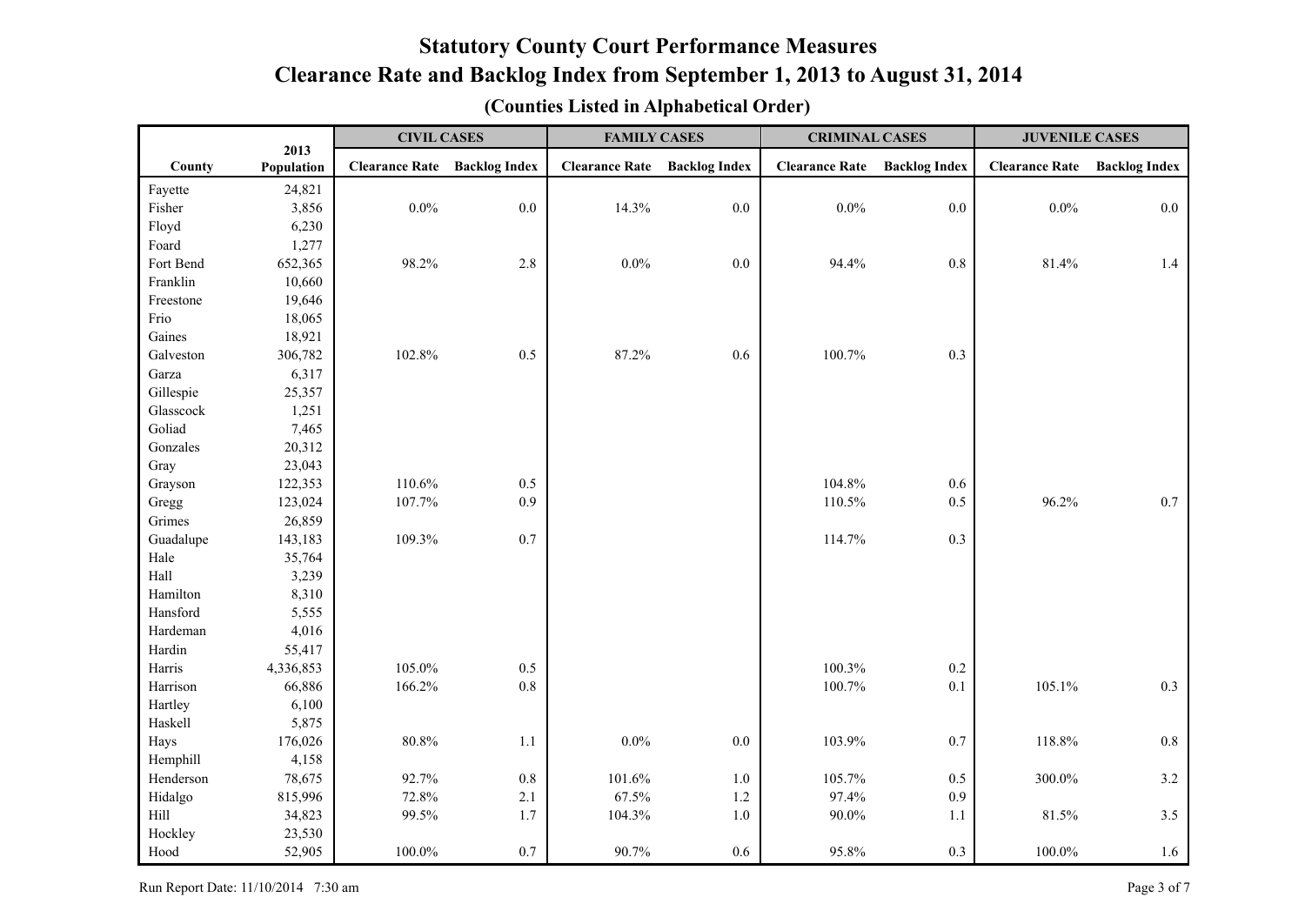|            | 2013       | <b>CIVIL CASES</b>    |                      | <b>FAMILY CASES</b>   |                      | <b>CRIMINAL CASES</b> |                      | <b>JUVENILE CASES</b> |                      |
|------------|------------|-----------------------|----------------------|-----------------------|----------------------|-----------------------|----------------------|-----------------------|----------------------|
| County     | Population | <b>Clearance Rate</b> | <b>Backlog Index</b> | <b>Clearance Rate</b> | <b>Backlog Index</b> | <b>Clearance Rate</b> | <b>Backlog Index</b> | <b>Clearance Rate</b> | <b>Backlog Index</b> |
| Hopkins    | 35,565     | 96.1%                 | 1.8                  | 88.1%                 | 0.9                  | 112.8%                | 0.4                  | $0.0\%$               | 0.0                  |
| Houston    | 22,911     | 21.3%                 | 52.4                 | 108.3%                | 0.5                  | 102.1%                | 1.7                  | $100.0\%$             | 0.4                  |
| Howard     | 36,147     |                       |                      |                       |                      |                       |                      |                       |                      |
| Hudspeth   | 3,318      |                       |                      |                       |                      |                       |                      |                       |                      |
| Hunt       | 87,048     | 109.6%                | 0.5                  | 106.7%                | 0.2                  | 107.1%                | $0.2\,$              | 282.7%                | 0.7                  |
| Hutchinson | 21,819     |                       |                      |                       |                      |                       |                      |                       |                      |
| Irion      | 1,612      |                       |                      |                       |                      |                       |                      |                       |                      |
| Jack       | 8,957      |                       |                      |                       |                      |                       |                      |                       |                      |
| Jackson    | 14,591     |                       |                      |                       |                      |                       |                      |                       |                      |
| Jasper     | 35,649     |                       |                      |                       |                      |                       |                      |                       |                      |
| Jeff Davis | 2,253      |                       |                      |                       |                      |                       |                      |                       |                      |
| Jefferson  | 252,358    | 85.0%                 | 0.7                  | $0.0\%$               | 0.0                  | 102.0%                | 0.3                  | $0.0\%$               | $0.0\,$              |
| Jim Hogg   | 5,245      |                       |                      |                       |                      |                       |                      |                       |                      |
| Jim Wells  | 41,680     |                       |                      |                       |                      |                       |                      |                       |                      |
| Johnson    | 154,707    | 115.3%                | 2.0                  | 108.9%                | 1.2                  | 101.6%                | 0.3                  | 89.8%                 | 0.6                  |
| Jones      | 19,859     |                       |                      |                       |                      |                       |                      |                       |                      |
| Karnes     | 15,081     |                       |                      |                       |                      |                       |                      |                       |                      |
| Kaufman    | 108,568    | 84.9%                 | 1.1                  | 63.9%                 | 2.7                  | 109.5%                | 0.5                  | 84.6%                 | 0.4                  |
| Kendall    | 37,766     | 77.8%                 | 3.0                  | 69.2%                 | 1.5                  | 93.3%                 | 0.3                  | 84.2%                 | 0.2                  |
| Kenedy     | 412        |                       |                      |                       |                      |                       |                      |                       |                      |
| Kent       | 807        |                       |                      |                       |                      |                       |                      |                       |                      |
| Kerr       | 49,953     | 120.5%                | 1.0                  | 82.2%                 | 2.1                  | 100.8%                | 0.4                  |                       |                      |
| Kimble     | 4,481      |                       |                      |                       |                      |                       |                      |                       |                      |
| King       | 285        |                       |                      |                       |                      |                       |                      |                       |                      |
| Kinney     | 3,586      |                       |                      |                       |                      |                       |                      |                       |                      |
| Kleberg    | 32,101     | 100.9%                | 1.8                  | 97.0%                 | 0.9                  | 106.3%                | 0.3                  | $0.0\%$               | $0.0\,$              |
| Knox       | 3,767      |                       |                      |                       |                      |                       |                      |                       |                      |
| La Salle   | 7,369      |                       |                      |                       |                      |                       |                      |                       |                      |
| Lamar      | 49,426     | 51.1%                 | 4.8                  | 94.1%                 | 0.5                  |                       |                      |                       |                      |
| Lamb       | 13,775     |                       |                      |                       |                      |                       |                      |                       |                      |
| Lampasas   | 20,222     |                       |                      |                       |                      |                       |                      |                       |                      |
| Lavaca     | 19,581     |                       |                      |                       |                      |                       |                      |                       |                      |
| Lee        | 16,628     |                       |                      |                       |                      |                       |                      |                       |                      |
| Leon       | 16,742     |                       |                      |                       |                      |                       |                      |                       |                      |
| Liberty    | 76,907     | 209.8%                | 1.7                  | 96.3%                 | $1.2\,$              | 105.5%                | $2.2\,$              | 85.0%                 | 11.6                 |
| Limestone  | 23,326     |                       |                      |                       |                      |                       |                      |                       |                      |
| Lipscomb   | 3,485      |                       |                      |                       |                      |                       |                      |                       |                      |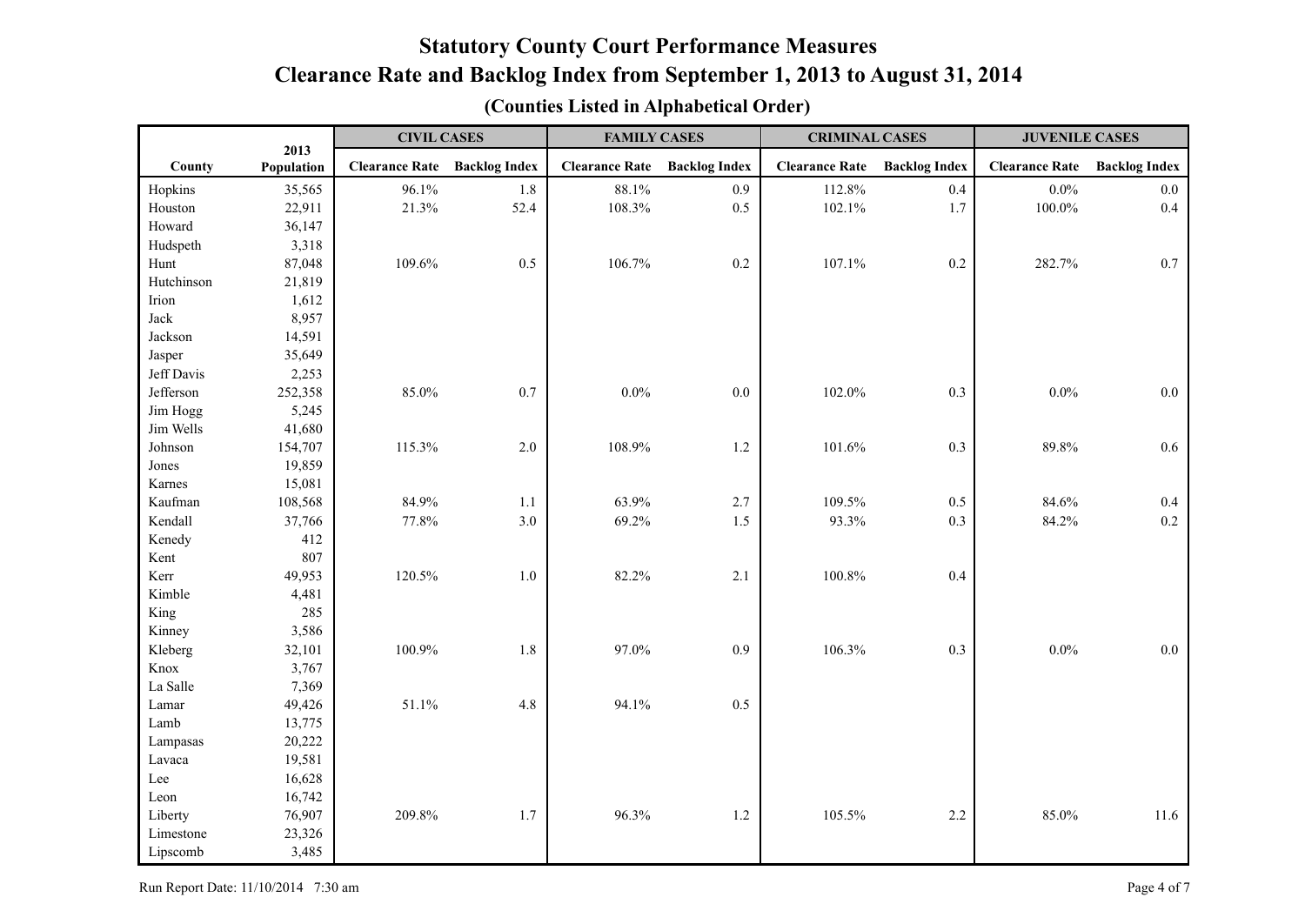|             |                    | <b>CIVIL CASES</b>    |                      | <b>FAMILY CASES</b>   |                      | <b>CRIMINAL CASES</b> |                      | <b>JUVENILE CASES</b> |                      |
|-------------|--------------------|-----------------------|----------------------|-----------------------|----------------------|-----------------------|----------------------|-----------------------|----------------------|
| County      | 2013<br>Population | <b>Clearance Rate</b> | <b>Backlog Index</b> | <b>Clearance Rate</b> | <b>Backlog Index</b> | <b>Clearance Rate</b> | <b>Backlog Index</b> | <b>Clearance Rate</b> | <b>Backlog Index</b> |
| Live Oak    | 11,867             |                       |                      |                       |                      |                       |                      |                       |                      |
| Llano       | 19,444             |                       |                      |                       |                      |                       |                      |                       |                      |
| Loving      | 95                 |                       |                      |                       |                      |                       |                      |                       |                      |
| Lubbock     | 289,324            | 98.2%                 | 0.4                  | 108.0%                | 0.4                  | 96.8%                 | 0.3                  |                       |                      |
| Lynn        | 5,723              |                       |                      |                       |                      |                       |                      |                       |                      |
| Madison     | 13,781             |                       |                      |                       |                      |                       |                      |                       |                      |
| Marion      | 10,235             |                       |                      |                       |                      |                       |                      |                       |                      |
| Martin      | 5,312              |                       |                      |                       |                      |                       |                      |                       |                      |
| Mason       | 4,128              |                       |                      |                       |                      |                       |                      |                       |                      |
| Matagorda   | 36,592             |                       |                      |                       |                      |                       |                      |                       |                      |
| Maverick    | 55,932             |                       |                      |                       |                      |                       |                      |                       |                      |
| McCulloch   | 8,330              |                       |                      |                       |                      |                       |                      |                       |                      |
| McLennan    | 241,481            | 72.9%                 | 2.3                  |                       |                      | 98.4%                 | 0.3                  |                       |                      |
| McMullen    | 764                |                       |                      |                       |                      |                       |                      |                       |                      |
| Medina      | 47,399             | 116.1%                | 1.2                  | 86.1%                 | 0.7                  | 105.0%                | 0.4                  | 100.0%                | 0.1                  |
| Menard      | 2,148              |                       |                      |                       |                      |                       |                      |                       |                      |
| Midland     | 151,468            | 68.0%                 | 1.4                  | 84.9%                 | 0.9                  | 108.5%                | 0.5                  | 100.8%                | 0.3                  |
| Milam       | 24,167             |                       |                      |                       |                      |                       |                      |                       |                      |
| Mills       | 4,907              |                       |                      |                       |                      |                       |                      |                       |                      |
| Mitchell    | 9,402              |                       |                      |                       |                      |                       |                      |                       |                      |
| Montague    | 19,503             |                       |                      |                       |                      |                       |                      |                       |                      |
| Montgomery  | 499,137            | 96.5%                 | $0.5\,$              | 95.4%                 | $0.5\,$              | 98.6%                 | 0.4                  | 92.7%                 | $0.0\,$              |
| Moore       | 22,141             | 126.2%                | 0.4                  | 111.2%                | 0.7                  | 107.6%                | $0.8\,$              | 90.6%                 | 0.3                  |
| Morris      | 12,834             |                       |                      |                       |                      |                       |                      |                       |                      |
| Motley      | 1,196              |                       |                      |                       |                      |                       |                      |                       |                      |
| Nacogdoches | 65,330             | 132.0%                | 3.1                  | 109.7%                | $1.8\,$              | 95.1%                 | $0.5\,$              | 0.0%                  | $0.0\,$              |
| Navarro     | 48,038             | $80.0\%$              | 1.4                  | 89.6%                 | 0.8                  | 106.8%                | 0.5                  | 71.4%                 | 0.5                  |
| Newton      | 14,140             |                       |                      |                       |                      |                       |                      |                       |                      |
| Nolan       | 15,037             | 86.9%                 | 2.2                  | 82.0%                 | $1.2\,$              | 98.9%                 | 0.4                  | $16.0\%$              | 0.3                  |
| Nueces      | 352,107            | 80.4%                 | 1.7                  | 53.5%                 | 2.4                  | 79.1%                 | $1.1\,$              | 135.5%                | 4.4                  |
| Ochiltree   | 10,806             |                       |                      |                       |                      |                       |                      |                       |                      |
| Oldham      | 2,102              |                       |                      |                       |                      |                       |                      |                       |                      |
| Orange      | 82,957             | 158.0%                | 3.0                  | 94.1%                 | 0.6                  | 134.2%                | 0.6                  | 82.2%                 | 0.3                  |
| Palo Pinto  | 27,889             |                       |                      |                       |                      |                       |                      |                       |                      |
| Panola      | 23,870             | 103.4%                | 1.9                  | 101.7%                | 1.4                  | 97.4%                 | 1.2                  | 650.0%                | 1.5                  |
| Parker      | 121,418            | 98.0%                 | 0.7                  | 88.1%                 | 0.8                  | 110.9%                | 0.5                  |                       |                      |
| Parmer      | 9,965              |                       |                      |                       |                      |                       |                      |                       |                      |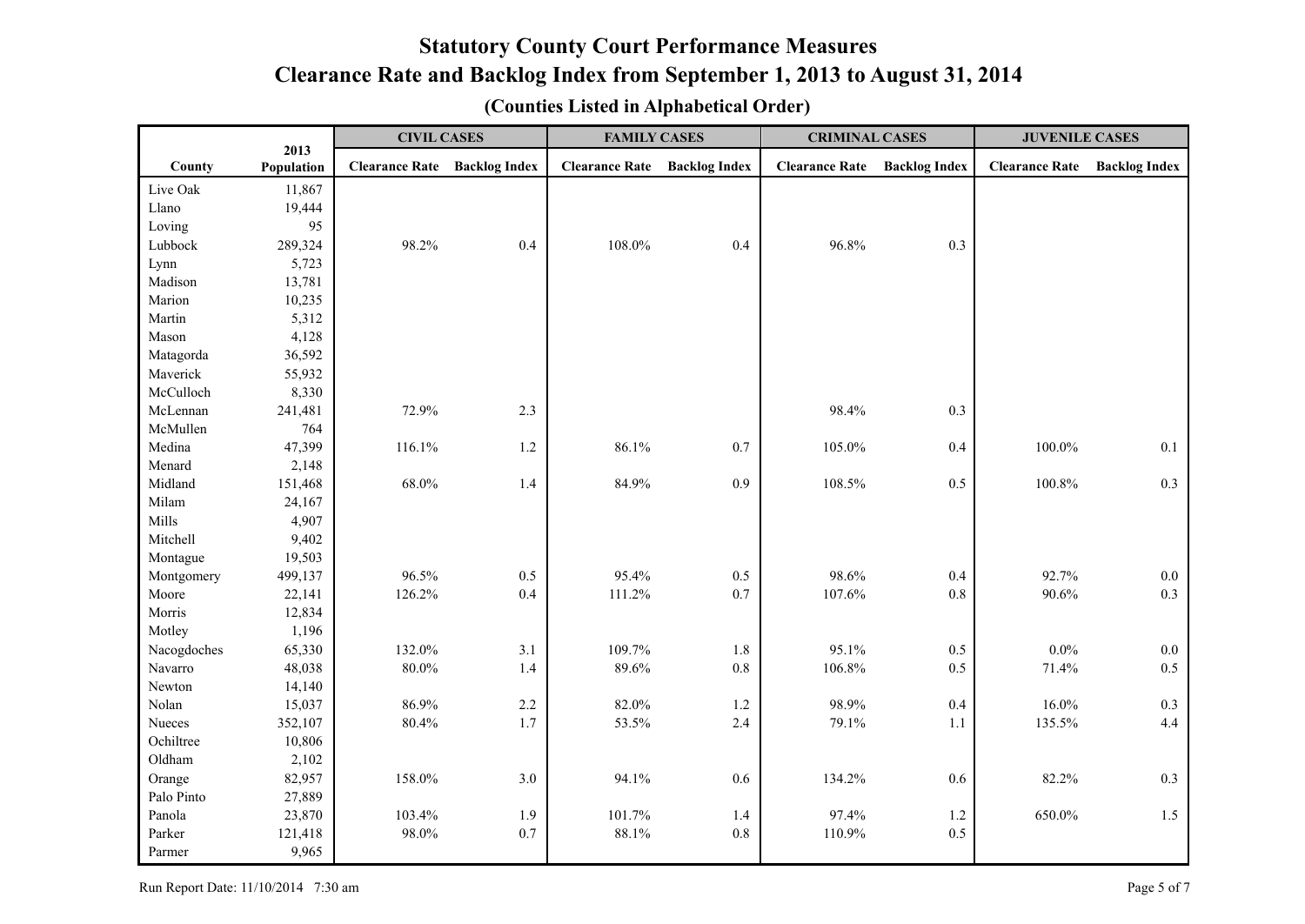|                | 2013       | <b>CIVIL CASES</b>    |                      | <b>FAMILY CASES</b>   |                      | <b>CRIMINAL CASES</b> |                      | <b>JUVENILE CASES</b> |                      |
|----------------|------------|-----------------------|----------------------|-----------------------|----------------------|-----------------------|----------------------|-----------------------|----------------------|
| County         | Population | <b>Clearance Rate</b> | <b>Backlog Index</b> | <b>Clearance Rate</b> | <b>Backlog Index</b> | <b>Clearance Rate</b> | <b>Backlog Index</b> | <b>Clearance Rate</b> | <b>Backlog Index</b> |
| $\mbox{Pecos}$ | 15,697     |                       |                      |                       |                      |                       |                      |                       |                      |
| Polk           | 45,790     | 74.0%                 | 2.7                  | 85.5%                 | 2.5                  | 121.4%                | $0.8\,$              | 92.7%                 | 1.9                  |
| Potter         | 121,661    | 111.4%                | 0.6                  | 116.2%                | 0.5                  | 110.0%                | 0.2                  | 87.9%                 | $1.2\,$              |
| Presidio       | 7,201      |                       |                      |                       |                      |                       |                      |                       |                      |
| Rains          | 11,065     |                       |                      |                       |                      |                       |                      |                       |                      |
| Randall        | 126,474    | 91.9%                 | 0.7                  | 87.8%                 | $0.8\,$              | 103.3%                | 0.2                  | 97.8%                 | $0.2\,$              |
| Reagan         | 3,601      |                       |                      |                       |                      |                       |                      |                       |                      |
| Real           | 3,350      |                       |                      |                       |                      |                       |                      |                       |                      |
| Red River      | 12,470     |                       |                      |                       |                      |                       |                      |                       |                      |
| Reeves         | 13,965     | 45.2%                 | 12.0                 | 81.8%                 | 0.3                  | 119.8%                | 2.0                  | 66.7%                 | $0.0\,$              |
| Refugio        | 7,305      |                       |                      |                       |                      |                       |                      |                       |                      |
| Roberts        | 831        |                       |                      |                       |                      |                       |                      |                       |                      |
| Robertson      | 16,486     |                       |                      |                       |                      |                       |                      |                       |                      |
| Rockwall       | 85,245     | 115.6%                | 0.7                  | 300.0%                | 1.0                  | 105.5%                | 0.6                  | 79.3%                 | 0.3                  |
| Runnels        | 10,309     |                       |                      |                       |                      |                       |                      |                       |                      |
| Rusk           | 53,622     | 83.3%                 | 2.8                  | 96.2%                 | 1.3                  | 79.1%                 | $0.6\,$              | 112.0%                | 1.3                  |
| Sabine         | 10,361     |                       |                      |                       |                      |                       |                      |                       |                      |
| San Augustine  | 8,769      |                       |                      |                       |                      |                       |                      |                       |                      |
| San Jacinto    | 26,856     |                       |                      |                       |                      |                       |                      |                       |                      |
| San Patricio   | 66,137     | 45.9%                 | 19.4                 |                       |                      | 90.0%                 | 3.2                  |                       |                      |
| San Saba       | 6,012      |                       |                      |                       |                      |                       |                      |                       |                      |
| Schleicher     | 3,206      |                       |                      |                       |                      |                       |                      |                       |                      |
| Scurry         | 17,302     |                       |                      |                       |                      |                       |                      |                       |                      |
| Shackelford    | 3,375      |                       |                      |                       |                      |                       |                      |                       |                      |
| Shelby         | 25,792     |                       |                      |                       |                      |                       |                      |                       |                      |
| Sherman        | 3,093      |                       |                      |                       |                      |                       |                      |                       |                      |
| Smith          | 216,080    | 108.0%                | 0.7                  | 84.9%                 | 0.6                  | 108.2%                | 0.4                  | 105.6%                | 0.1                  |
| Somervell      | 8,658      |                       |                      |                       |                      |                       |                      |                       |                      |
| Starr          | 61,963     | 37.6%                 | 11.1                 | 83.1%                 | 3.9                  | 80.2%                 | 5.0                  | $0.0\%$               | 0.0                  |
| Stephens       | 9,247      |                       |                      |                       |                      |                       |                      |                       |                      |
| Sterling       | 1,219      |                       |                      |                       |                      |                       |                      |                       |                      |
| Stonewall      | 1,432      |                       |                      |                       |                      |                       |                      |                       |                      |
| Sutton         | 4,006      |                       |                      |                       |                      |                       |                      |                       |                      |
| Swisher        | 7,763      |                       |                      |                       |                      |                       |                      |                       |                      |
| Tarrant        | 1,911,541  | 104.6%                | $0.5\,$              |                       |                      | 100.7%                | 0.3                  |                       |                      |
| Taylor         | 134,117    | 93.3%                 | 1.1                  |                       |                      | 99.6%                 | 0.7                  |                       |                      |
| Terrell        | 903        |                       |                      |                       |                      |                       |                      |                       |                      |